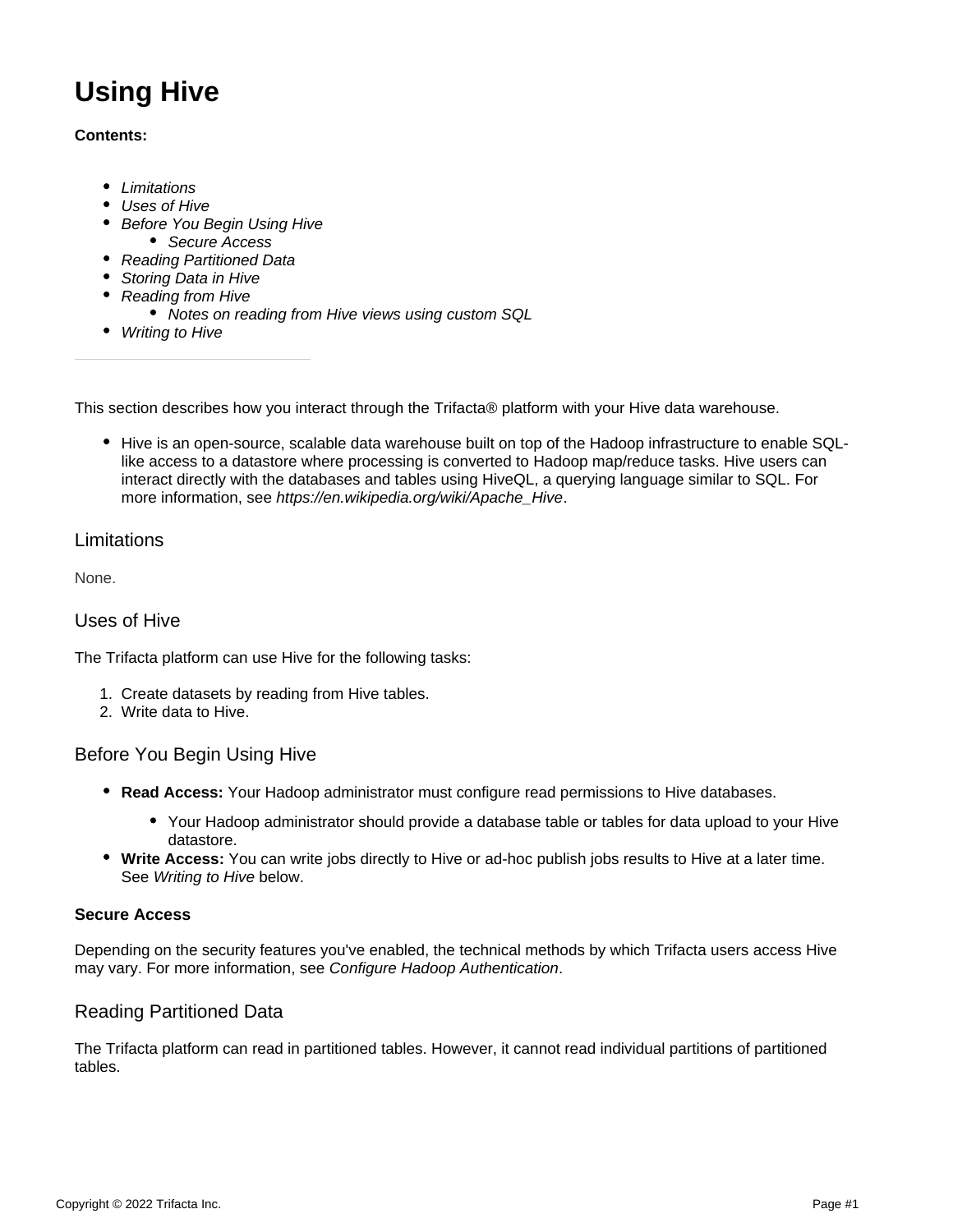**Tip:** If you are reading data from a partitioned table, one of your early recipe steps in the Transformer page should filter out the unneeded table data so that you are reading only the records of the individual partition.

## <span id="page-1-0"></span>Storing Data in Hive

Your Hadoop administrator should provide datasets or locations and access for storing datasets within Hive.

Users should know where shared data is located and where personal data can be saved without interfering with or confusing other users.

**NOTE:** The Trifacta platform does not modify source data in Hive. Datasets sourced from Hive are read without modification from their source locations.

## <span id="page-1-1"></span>Reading from Hive

You can create a Trifacta dataset from a table or view stored in Hive. For more information, see [Hive Browser](https://docs.trifacta.com/display/r071/Hive+Browser).

For more information on how data types are imported from Hive, see [Hive Data Type Conversions](https://docs.trifacta.com/display/r071/Hive+Data+Type+Conversions).

#### <span id="page-1-2"></span>**Notes on reading from Hive views using custom SQL**

If you have enabled custom SQL and are reading data from a Hive view, nested functions are written to a temporary filename, unless they are explicitly aliased.

**Tip:** If your custom SQL uses nested functions, you should create an explicit alias from the results. Otherwise, the job is likely to fail.

#### **Problematic Example:**

```
SELECT
UPPER(`t1`.`colum1`),
TRIM(`t1`.`column2`),...
```
When these are ready from a Hive view, the temporary column names are:  $\text{\_c0}, \text{\_c1}, \text{etc. During job execution}$ , Spark ignores the column1 and column2 reference.

#### **Improved Example:**

```
SELECT
UPPER(`t1`.`column1`) as col1,
 TRIM(`t1`.`column2`) as col2,...
```
In this improved example, the two Hive view columns are aliased to the explicit column names, which are correctly interpreted and used by the Spark running environment during job execution.

#### <span id="page-1-3"></span>Writing to Hive

You can write data back to Hive using one of the following methods: